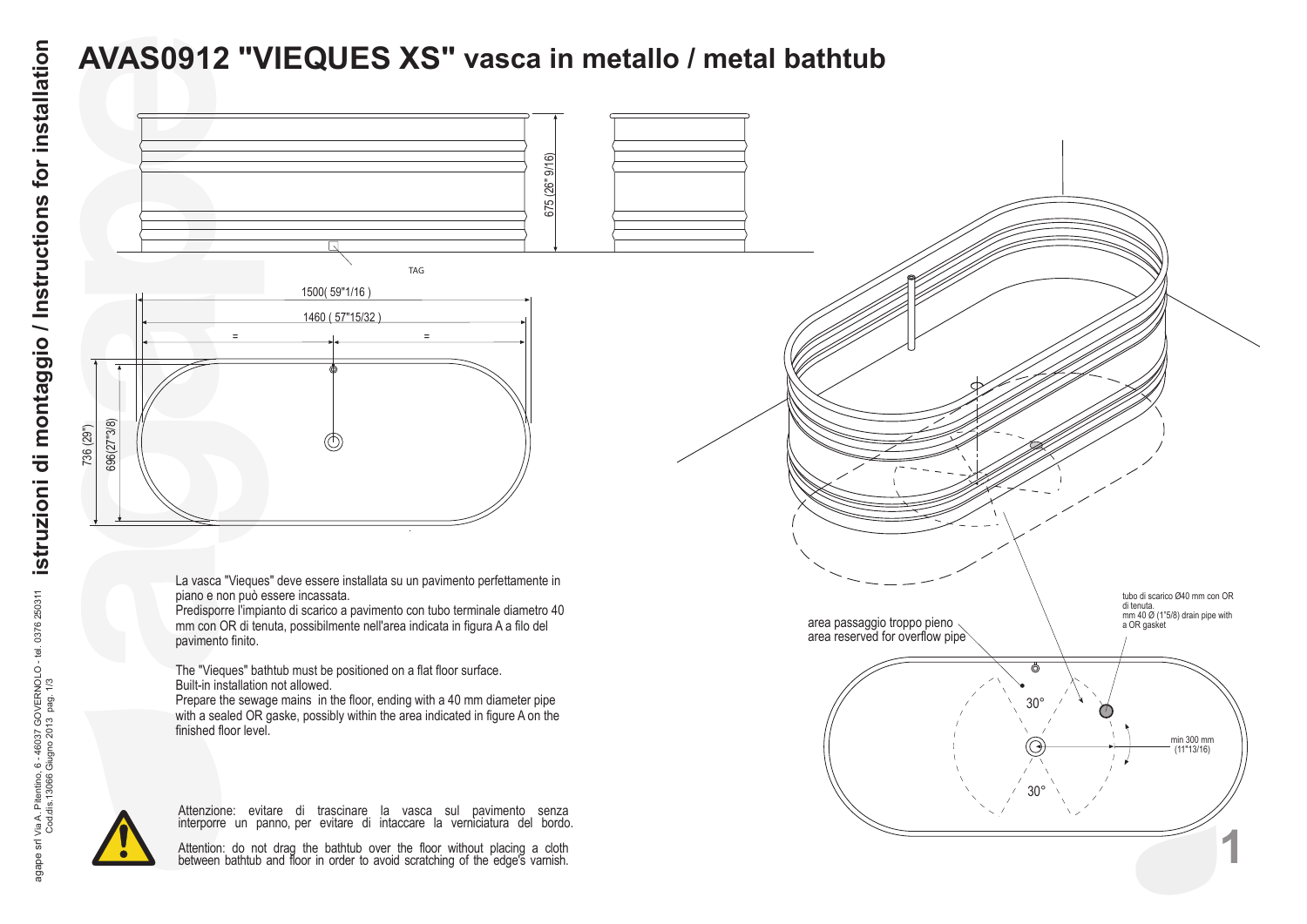## **AVAS0912 "VIEQUES XS" vasca in metallo / metal bathtub**

QUOTE CONSIGLIATE PER RUBINETTERIA A PARETE / RECOMMENDED MEASURES FOR WALL MOUTED TAPS



**FEZ:** ARUB050000L, ARUB051000L, ARUB150000C, ARUB151000C, ARUB190000C, ARUB191000C **SQUARE:**

ARUB932ND,ARUB933NC,ARUB932NC, ARUB933ND **MEMORY:** ARUB1076S,ARUB1089S, ARUB1077S, ARUB1040S, ARUB1091S **SUITE:** ARUB1107S



QUOTE CONSIGLIATE PER PIANTANE DA TERRA / RECOMMENDED MEASURES FOR FREESTANDING SPOUT



**2**